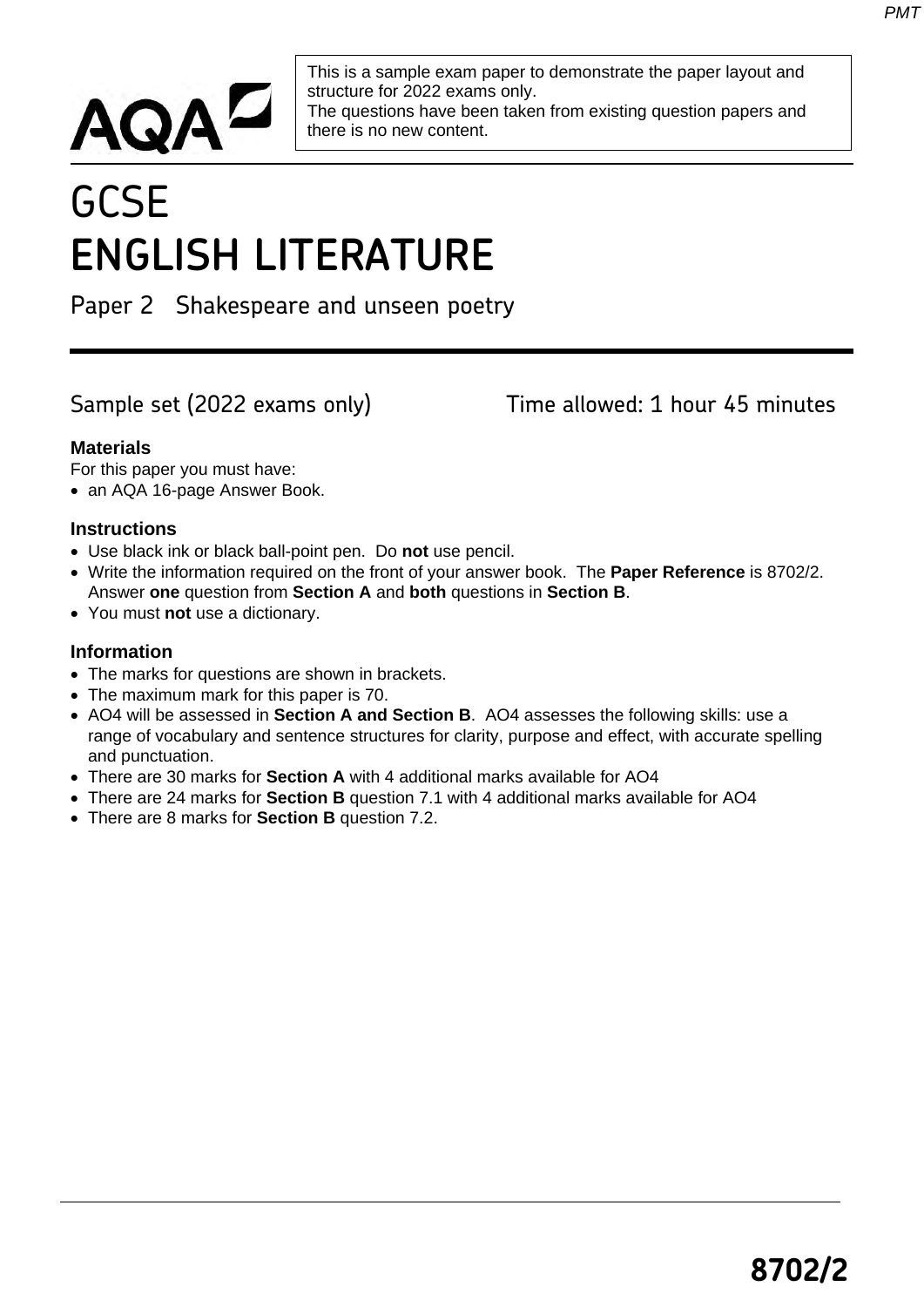**There are no questions printed on this page**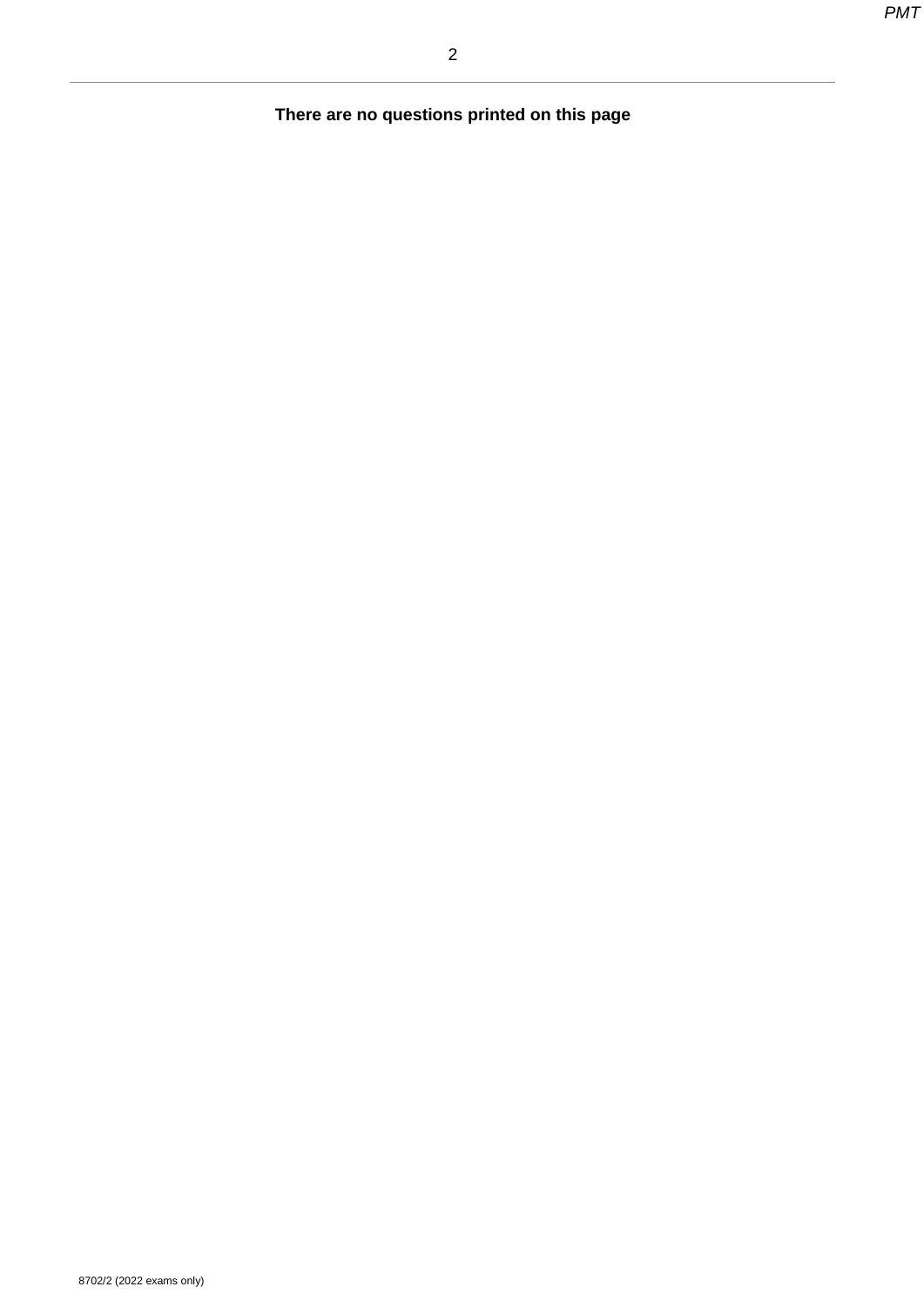### **SECTION A**

| <b>Shakespeare</b>            | Question | Page    |
|-------------------------------|----------|---------|
| Macbeth                       | 01       | 4       |
| Romeo and Juliet              | 02       | 5       |
| The Tempest                   | 03       | 6       |
| The Merchant of Venice        | 04       | 7       |
| <b>Much Ado About Nothing</b> | 05       | $8 - 9$ |
| Julius Caesar                 | 06       | 10      |
| <b>SECTION B</b>              | Question | Page    |
| <b>Unseen poetry</b>          | 07.1     | 11      |
|                               | 07.2     | 12      |

**Turn over for Section A**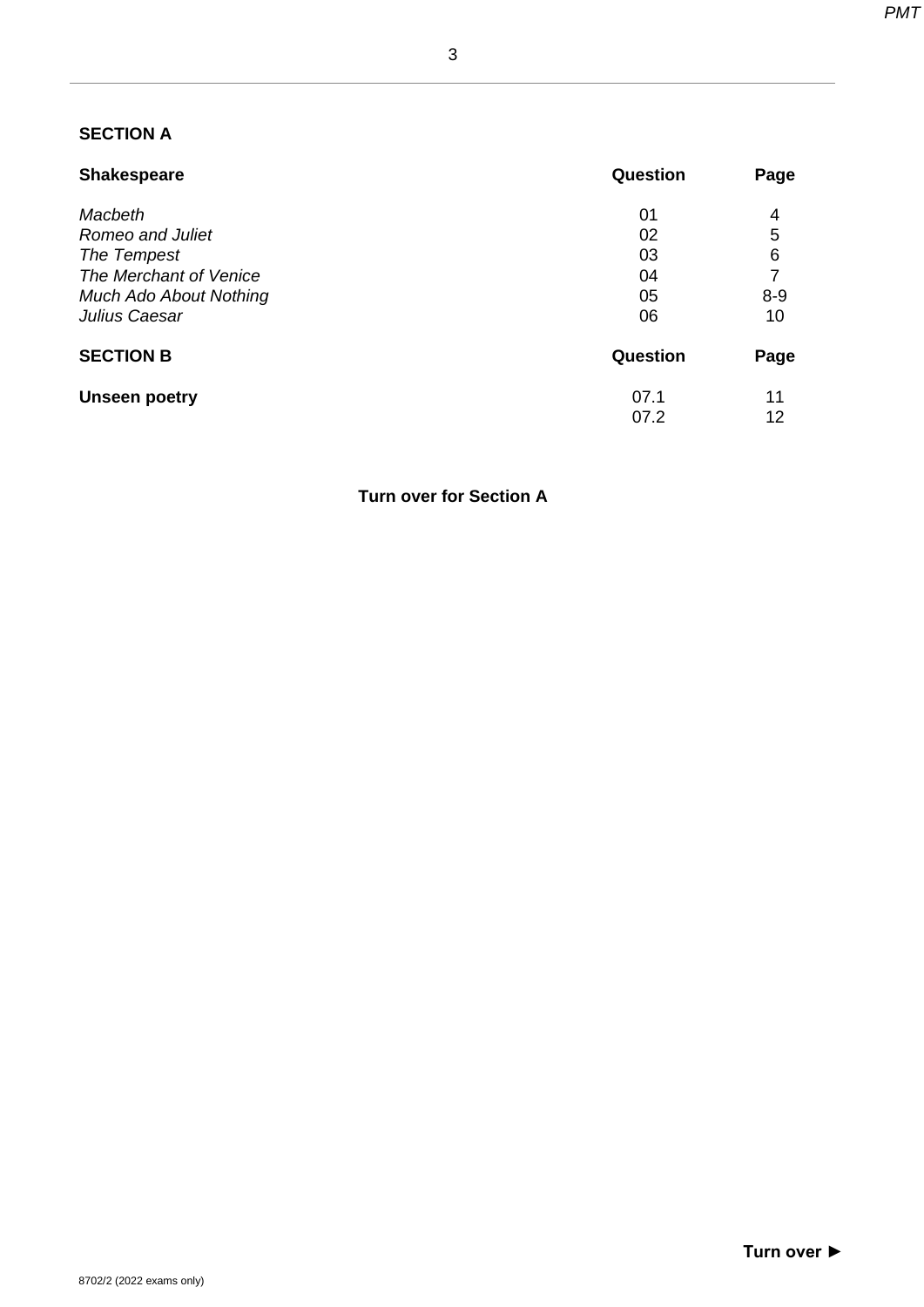#### **Section A: Shakespeare**

Answer **one** question from this section on your chosen text.

#### **Either**



#### **0 1** *Macbeth*

Read the following extract from Act 1 Scene 3 of *Macbeth* and then answer the question that follows.

At this point in the play, after receiving The Witches' prophecies, Macbeth and Banquo have just been told that Duncan has made Macbeth Thane of Cawdor.

|                 | <b>BANQUO</b>                                                                                                                    |  |
|-----------------|----------------------------------------------------------------------------------------------------------------------------------|--|
|                 | But 'tis strange,                                                                                                                |  |
| 5               | And oftentimes, to win us to our harm,<br>The instruments of darkness tell us truths;<br>Win us with honest trifles, to betray's |  |
|                 | In deepest consequence. -                                                                                                        |  |
|                 | Cousins, a word, I pray you.                                                                                                     |  |
|                 | <b>MACBETH [Aside]</b>                                                                                                           |  |
|                 | Two truths are told,                                                                                                             |  |
|                 | As happy prologues to the swelling act                                                                                           |  |
|                 | Of the imperial theme. $-1$ thank you, gentlemen. $-$                                                                            |  |
| 10              | This supernatural soliciting                                                                                                     |  |
|                 | Cannot be ill, cannot be good. If ill,                                                                                           |  |
|                 | Why hath it given me earnest of success,                                                                                         |  |
|                 | Commencing in a truth? I am Thane of Cawdor.                                                                                     |  |
|                 | If good, why do I yield to that suggestion,                                                                                      |  |
| 15 <sup>1</sup> | Whose horrid image doth unfix my hair                                                                                            |  |
|                 | And make my seated heart knock at my ribs                                                                                        |  |
|                 | Against the use of nature? Present fears                                                                                         |  |
|                 | Are less than horrible imaginings.                                                                                               |  |
|                 | My thought, whose murder yet is but fantastical,                                                                                 |  |
| 20              | Shakes so my single state of man that function                                                                                   |  |
|                 | Is smothered in surmise, and nothing is,                                                                                         |  |
|                 | But what is not.                                                                                                                 |  |

**0** | **1** Starting with this moment in the play, explore how Shakespeare presents the attitudes of Macbeth and Banquo towards the supernatural.

Write about:

- how Shakespeare presents the attitudes of Macbeth and Banquo towards the supernatural in this extract
- how Shakespeare presents the attitudes of Macbeth and Banquo towards the supernatural in the play as a whole.

 **[30 marks] AO4 [4 marks]**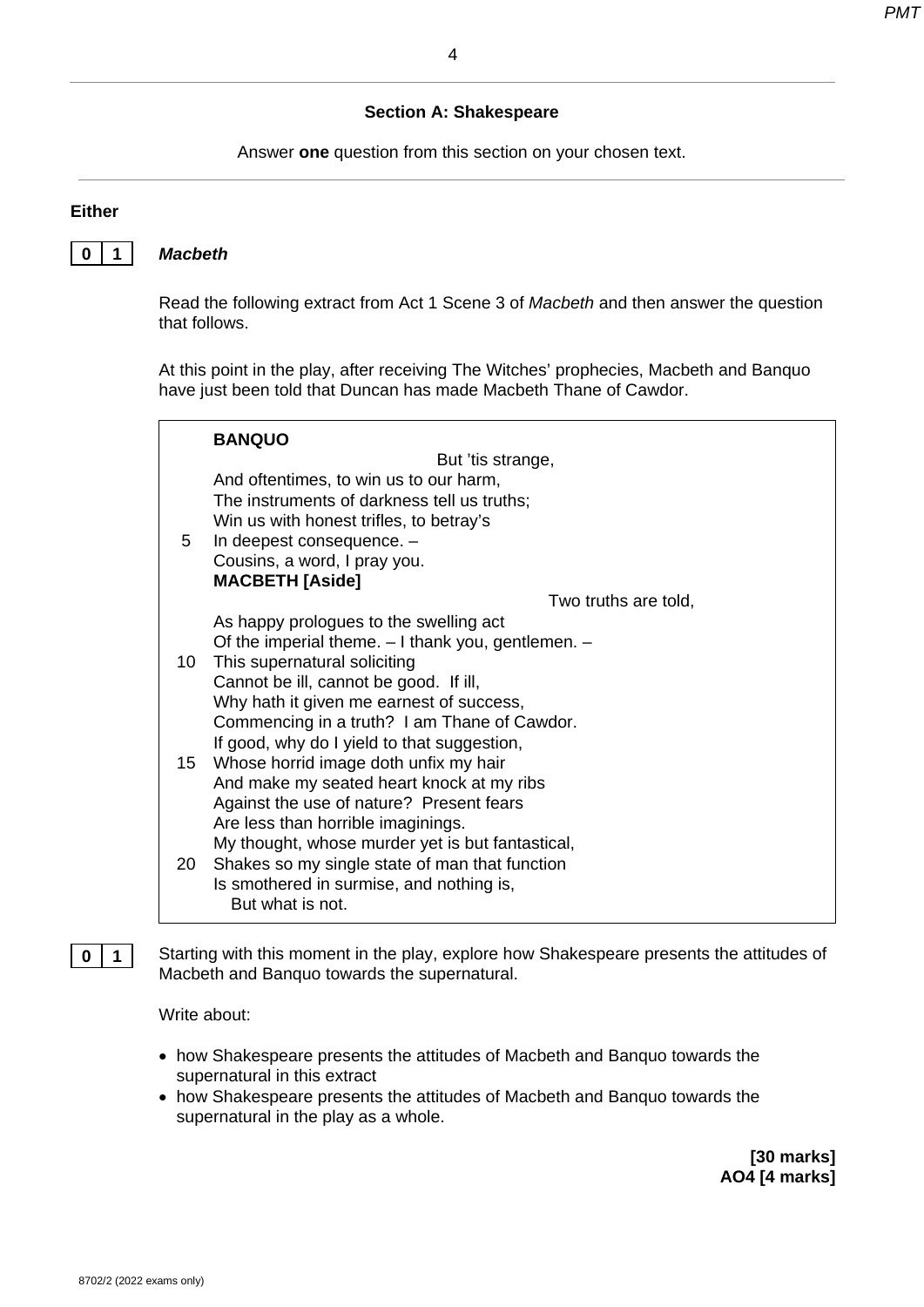#### **0 2** *Romeo and Juliet*

Read the following extract from Act 3 Scene 5 of *Romeo and Juliet* and then answer the question that follows.

At this point in the play, Juliet has just been told that she must marry Paris.

5

|    | <b>CAPULET</b>                                     |
|----|----------------------------------------------------|
|    | How now, wife,                                     |
|    | Have you delivered to her our decree?              |
|    | <b>LADY CAPULET</b>                                |
|    | Ay, sir, but she will none, she gives you thanks.  |
|    | I would the fool were married to her grave.        |
|    | <b>CAPULET</b>                                     |
| 5  | Soft, take me with you, take me with you, wife.    |
|    | How, will she none? doth she not give us thanks?   |
|    | Is she not proud? doth she not count her blest,    |
|    | Unworthy as she is, that we have wrought           |
|    | So worthy a gentleman to be her bride?             |
|    | <b>JULIET</b>                                      |
| 10 | Not proud you have, but thankful that you have:    |
|    | Proud can I never be of what I hate,               |
|    | But thankful even for hate that is meant love.     |
|    | <b>CAPULET</b>                                     |
|    | How how, how how, chopt-logic? What is this?       |
|    | 'Proud', and 'I thank you', and 'I thank you not', |
|    | 15 And yet 'not proud', mistress minion you?       |
|    | Thank me no thankings, nor proud me no prouds,     |
|    | But fettle your fine joints 'gainst Thursday next, |
|    | To go with Paris to Saint Peter's Church,          |
|    | Or I will drag thee on a hurdle thither.           |
| 20 | Out, you green-sickness carrion! out, you baggage! |
|    | You tallow-face!                                   |

**0 2** Starting with this moment in the play, explore how Shakespeare presents relationships between adults and young people in *Romeo and Juliet*.

Write about:

- how Shakespeare presents relationships between adults and young people at this moment in the play
- how Shakespeare presents relationships between adults and young people in the play as a whole.

**[30 marks] AO4 [4 marks]**

**Turn over for the next question**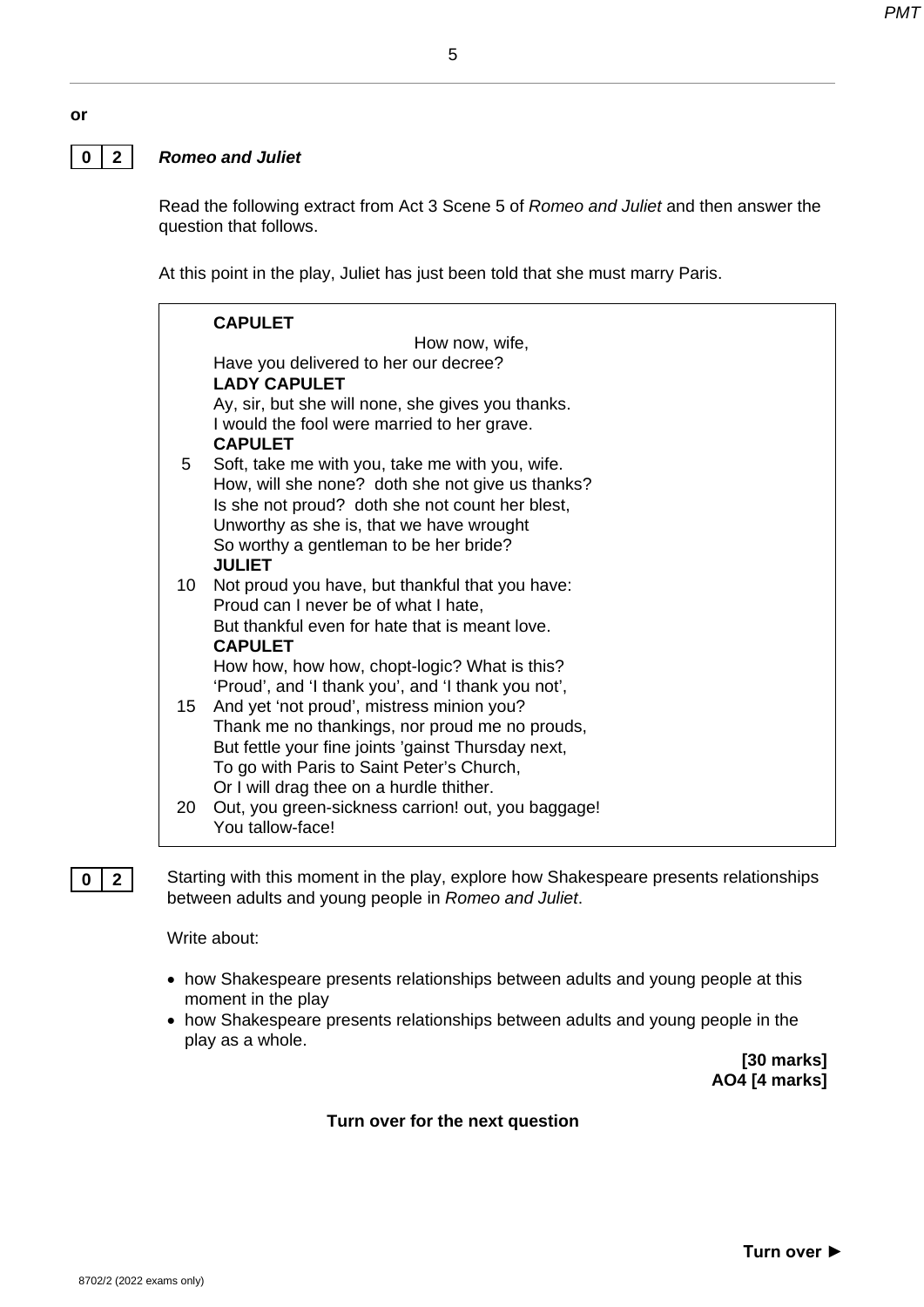#### **0 3** *The Tempest*

Read the following extract from Act 3 Scene 1 of *The Tempest* and then answer the question that follows.

6

In this extract, Ferdinand has been put to work by Prospero and Miranda has come to help him.

|                 | <b>MIRANDA</b>                                                                  |
|-----------------|---------------------------------------------------------------------------------|
|                 | I do not know                                                                   |
|                 | One of my sex; no woman's face remember,                                        |
|                 | Save from my glass, mine own. Nor have I seen                                   |
|                 | More that I may call men than you, good friend,                                 |
| 5               | And my dear father. How features are abroad                                     |
|                 | I am skilless of; but by my modesty,                                            |
|                 | The jewel in my dower, I would not wish                                         |
|                 | Any companion in the world but you;                                             |
|                 | Nor can imagination form a shape                                                |
| 10 <sup>1</sup> | Besides yourself, to like of. But I prattle                                     |
|                 | Something too wildly, and my father's precepts                                  |
|                 | I therein do forget.                                                            |
|                 | <b>FERDINAND</b>                                                                |
|                 | I am in my condition                                                            |
|                 | A prince, Miranda; I do think a king -                                          |
| 15 <sub>1</sub> | I would not so – and would no more endure<br>This wooden slavery than to suffer |
|                 | The flesh-fly blow my mouth. Hear my soul speak.                                |
|                 | The very instant that I saw you, did                                            |
|                 | My heart fly to your service, there resides                                     |
| 20              | To make me slave to it, and for your sake                                       |
|                 | Am I this patient log-man.                                                      |
|                 | <b>MIRANDA</b>                                                                  |
|                 | Do you love me?                                                                 |
|                 | <b>FERDINAND</b>                                                                |
|                 | O heaven, O earth, bear witness to this sound,                                  |
|                 | And crown what I profess with kind event                                        |
| 25              | If I speak true; if hollowly, invert                                            |
|                 | What best is boded me to mischief. I,                                           |
|                 | Beyond all limit of what else i' th'world,                                      |
|                 | Do love, prize, honour you.                                                     |
|                 | <b>MIRANDA</b>                                                                  |
|                 | I am a fool                                                                     |
| 30              | To weep at what I'm glad of.                                                    |
|                 |                                                                                 |

**0 3** Starting with this conversation, explore how Shakespeare presents the romantic relationship between Miranda and Ferdinand.

Write about:

- how Shakespeare presents the romantic relationship at this moment in the play
- how Shakespeare presents the romantic relationship in the play as a whole.

**[30 marks] AO4 [4 marks]**

**or**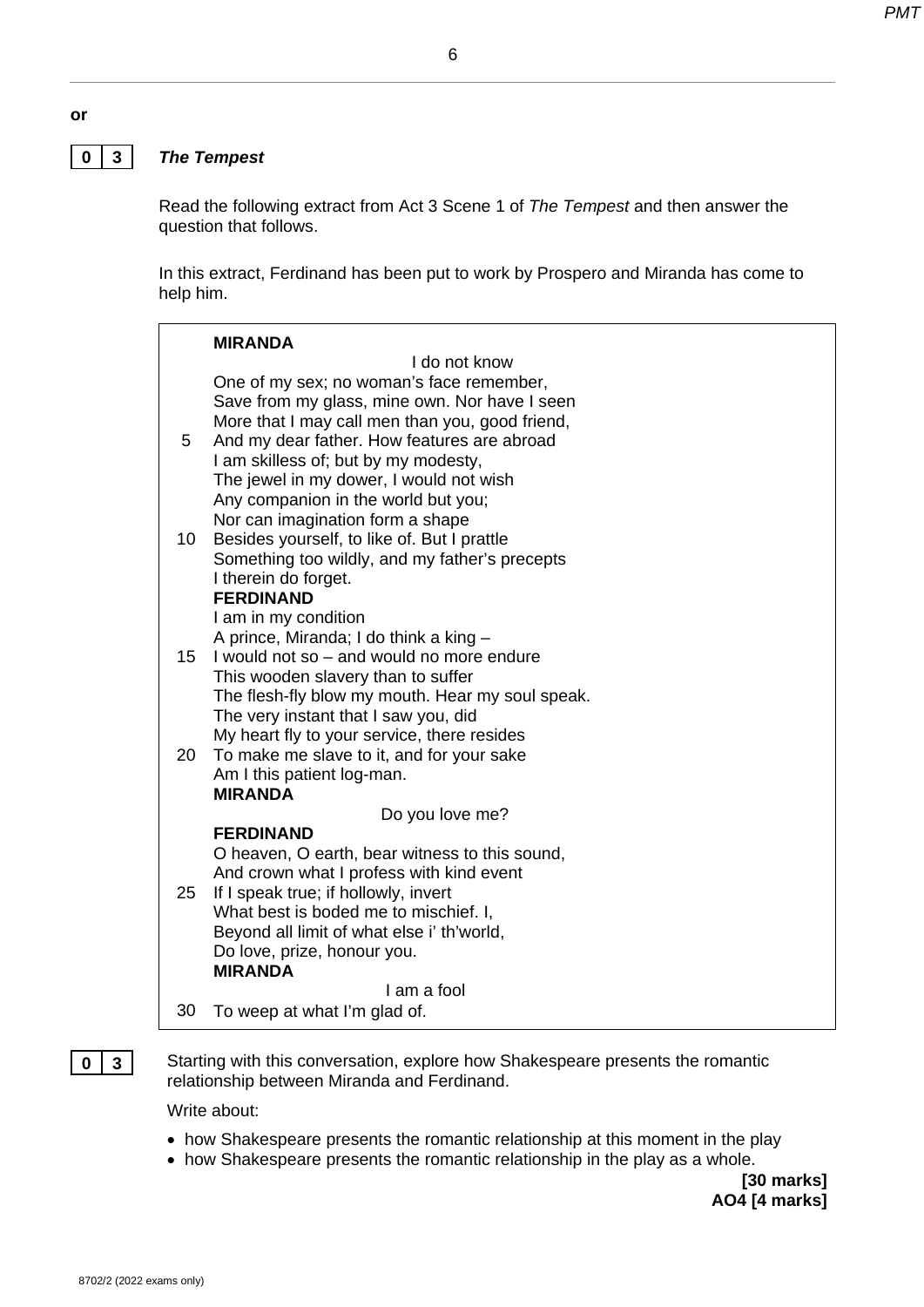#### **0 4** *The Merchant of Venice*

Read the following extract from Act 4 Scene 1 of *The Merchant of Venice* and then answer the question that follows.

7

At this point in the play, Shylock is waiting for Portia's judgement on whether he will receive his 'pound of flesh' from Antonio.

|                 | <b>PORTIA</b>                                                                                   |                  |
|-----------------|-------------------------------------------------------------------------------------------------|------------------|
|                 | A pound of that same merchant's flesh is thine,                                                 |                  |
|                 | The court awards it, and the law doth give it.                                                  |                  |
|                 | <b>SHYLOCK</b>                                                                                  |                  |
|                 | Most rightful judge!                                                                            |                  |
|                 | <b>PORTIA</b>                                                                                   |                  |
| 5               | And you must cut this flesh from off his breast;<br>The law allows it, and the court awards it. |                  |
|                 | <b>SHYLOCK</b>                                                                                  |                  |
|                 | Most learned judge! A sentence: come, prepare.                                                  |                  |
|                 | <b>PORTIA</b>                                                                                   |                  |
| 10              | Tarry a little, there is something else.                                                        |                  |
|                 | This bond doth give thee here no jot of blood.                                                  |                  |
|                 | The words expressly are 'a pound of flesh'.                                                     |                  |
|                 | Take then thy bond, take thou thy pound of flesh,                                               |                  |
|                 | But in the cutting it, if thou dost shed                                                        |                  |
| 15 <sub>1</sub> | One drop of Christian blood, thy lands and goods                                                |                  |
|                 | Are by the laws of Venice confiscate<br>Unto the state of Venice.                               |                  |
|                 | <b>GRATIANO</b>                                                                                 |                  |
|                 |                                                                                                 | O upright judge! |
|                 | Mark, Jew - O learned judge!                                                                    |                  |
|                 | <b>SHYLOCK</b>                                                                                  |                  |
| 20              | Is that the law?                                                                                |                  |
|                 | <b>PORTIA</b>                                                                                   |                  |
|                 | Thyself shall see the Act.                                                                      |                  |
|                 | For as thou urgest justice, be assured                                                          |                  |
|                 | Thou shalt have justice more than thou desirest.<br><b>GRATIANO</b>                             |                  |
|                 | O learned judge! Mark, Jew: a learned judge.                                                    |                  |
|                 |                                                                                                 |                  |

**0** 4 Starting with this moment in the play, explore how Shakespeare presents ideas about justice in *The Merchant of Venice*.

Write about:

- how Shakespeare presents ideas about justice in this extract
- how Shakespeare presents ideas about justice in the play as a whole.

 **[30 marks] AO4 [4 marks]**

**or**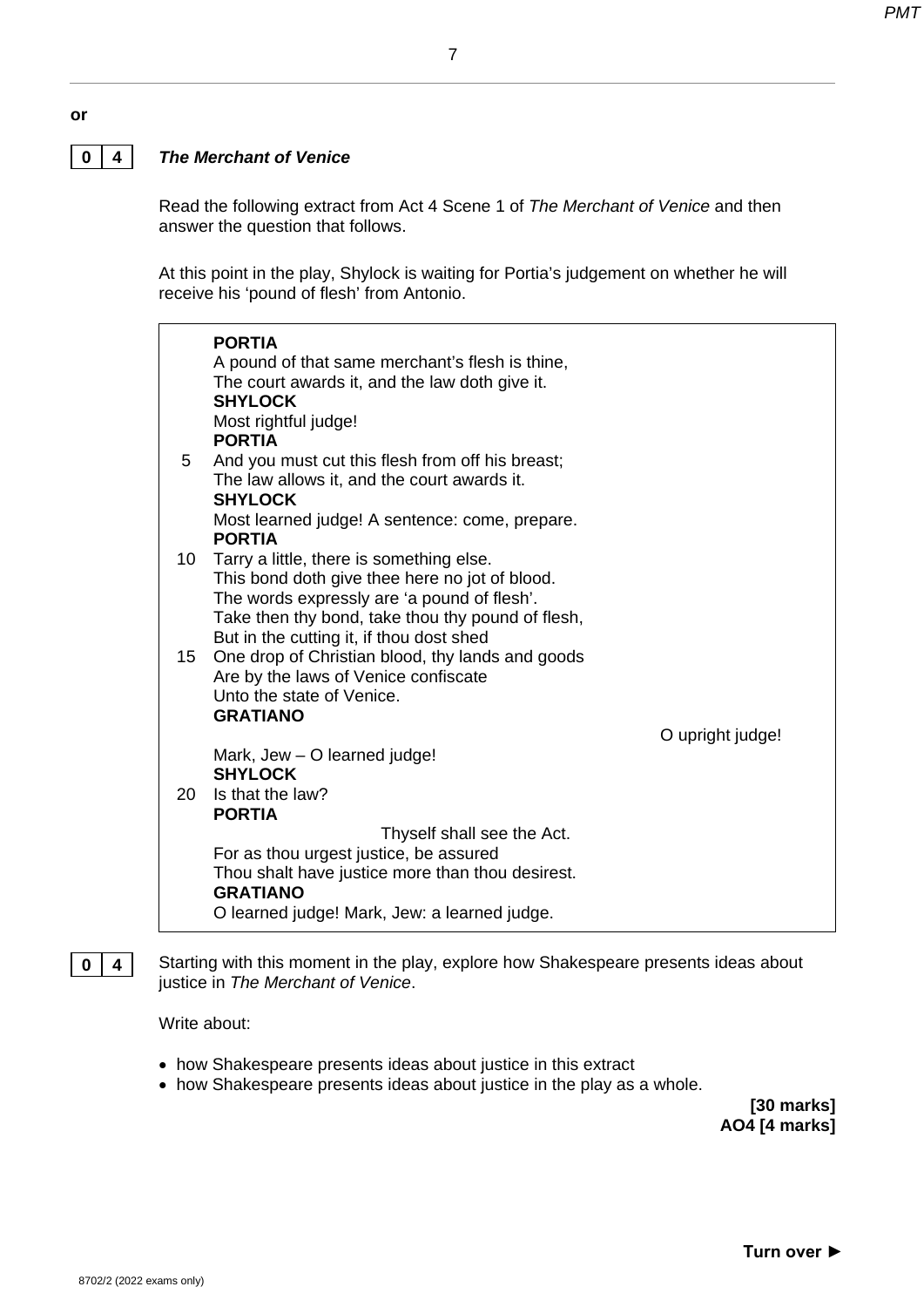#### **0 5** *Much Ado About Nothing*

Read the following extract from Act 1 Scene 1 of *Much Ado About Nothing* and then answer the question that follows.

At this point in the play, Benedick and Beatrice are alone for the first time.

|                 | <b>BEATRICE</b><br>I wonder that you will still be talking, Signor Benedick,<br>nobody marks you.<br><b>BENEDICK</b>                                                                                                                                   |
|-----------------|--------------------------------------------------------------------------------------------------------------------------------------------------------------------------------------------------------------------------------------------------------|
|                 | What, my dear Lady Disdain! Are you yet living?                                                                                                                                                                                                        |
|                 | <b>BEATRICE</b>                                                                                                                                                                                                                                        |
| 5               | Is it possible Disdain should die, while she hath such meet<br>food to feed it, as Signor Benedick? Courtesy itself must convert to<br>Disdain, if you come in her presence.<br><b>BENEDICK</b>                                                        |
|                 | Then is Courtesy a turn-coat: but it is certain I am loved of all<br>ladies, only you excepted: and I would I could find in my heart that I<br>had not a hard heart, for truly I love none.<br><b>BEATRICE</b>                                         |
| 10 <sup>°</sup> | A dear happiness to women, they would else have been<br>troubled with a pernicious suitor. I thank God and my cold blood, I<br>am of your humour for that: I had rather hear my dog bark at a crow<br>than a man swear he loves me.<br><b>BENEDICK</b> |
| 15 <sub>1</sub> | God keep your ladyship still in that mind, so some gentleman<br>or other shall scape a predestinate scratched face.<br><b>BEATRICE</b>                                                                                                                 |
|                 | Scratching could not make it worse, an 'twere such a face as<br>yours were.<br><b>BENEDICK</b>                                                                                                                                                         |
|                 | Well, you are a rare parrot-teacher.                                                                                                                                                                                                                   |
|                 | <b>BEATRICE</b>                                                                                                                                                                                                                                        |
|                 | A bird of my tongue is better than a beast of yours.                                                                                                                                                                                                   |
| 20              | <b>BENEDICK</b><br>I would my horse had the speed of your tongue, and so good a<br>continuer: but keep your way a God's name. I have done.<br><b>BEATRICE</b>                                                                                          |
|                 | You always end with a jade's trick: I know you of old.                                                                                                                                                                                                 |

**or**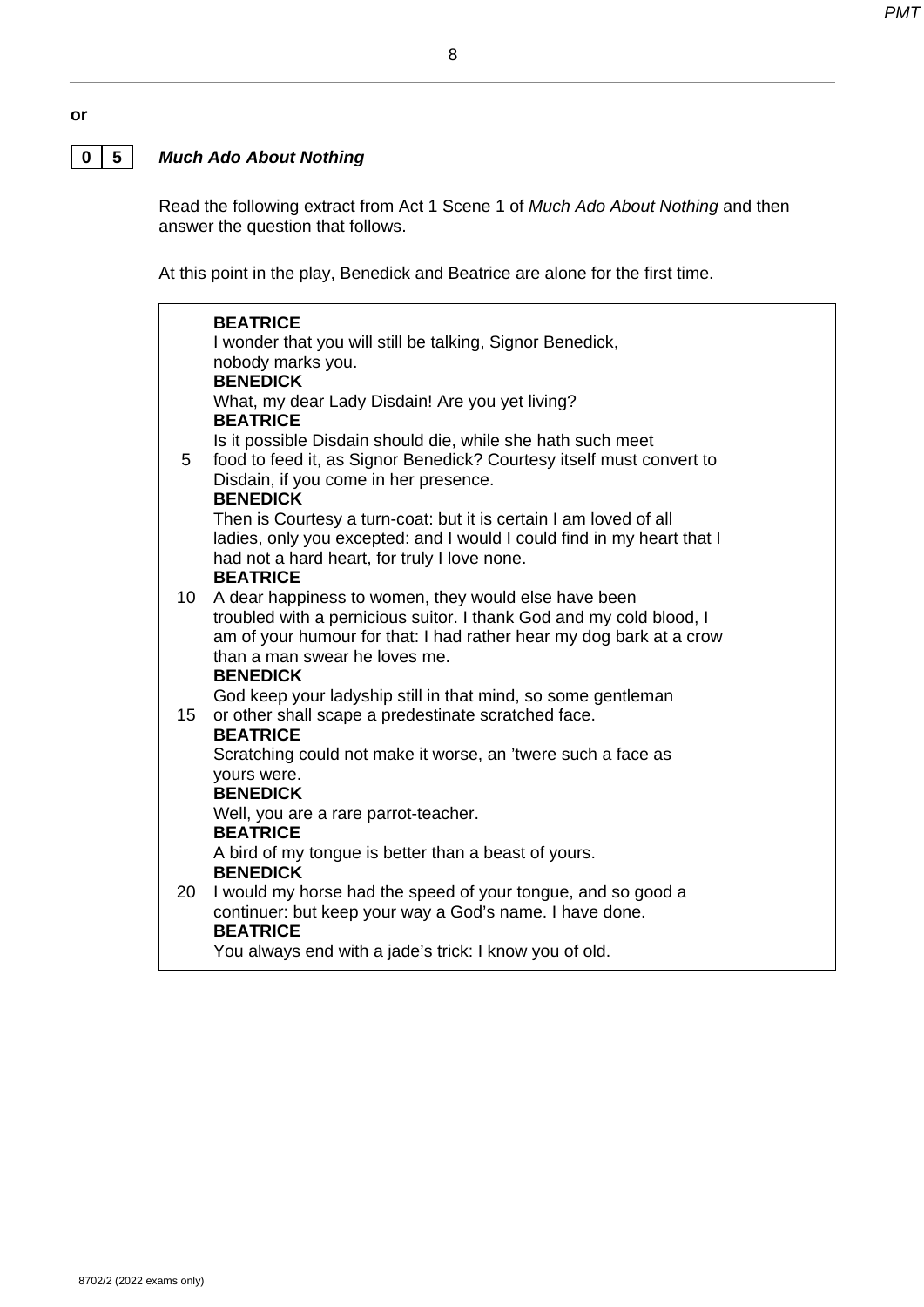#### 9

### **0 5** The relationship between Beatrice and Benedick is described as 'a merry war' in the play.

Starting with this conversation, explore how Shakespeare presents the relationship between Beatrice and Benedick.

Write about:

- how Shakespeare presents the relationship between Beatrice and Benedick at this moment in the play
- how Shakespeare presents the relationship between Beatrice and Benedick in the play as a whole.

 **[30 marks] AO4 [4 marks]**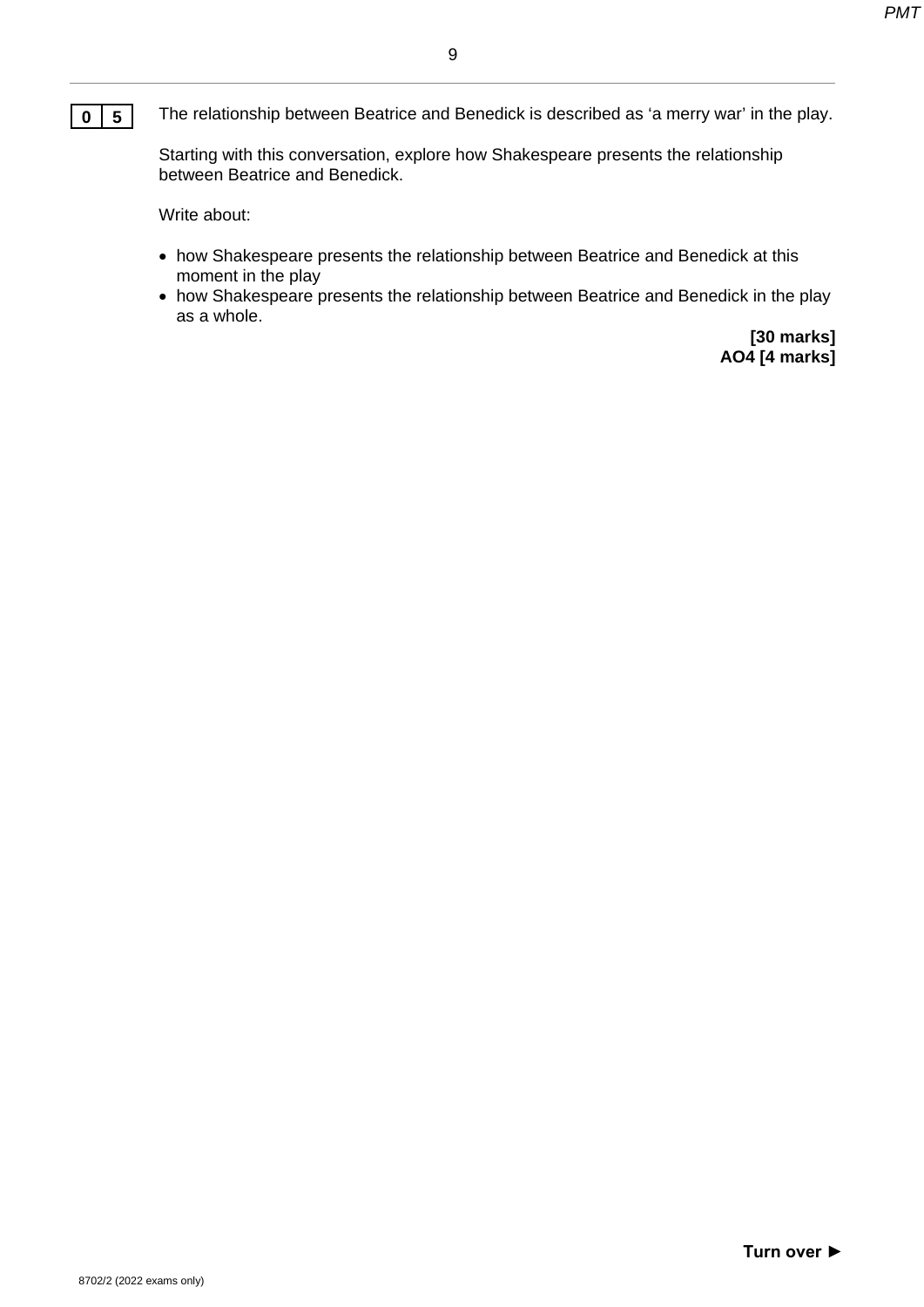#### **0 6** *Julius Caesar*

Read the following extract from Act 2 Scene 1 of *Julius Caesar* and then answer the question that follows.

At this point in the play Cassius, Brutus and the other conspirators are plotting Caesar's death. Cassius has just suggested that they should murder Mark Antony too.

| 5  | <b>BRUTUS</b><br>Our course will seem too bloody, Caius Cassius,<br>To cut the head off and then hack the limbs -<br>Like wrath in death and envy afterwards -<br>For Antony is but a limb of Caesar.<br>Let's be sacrificers, but not butchers, Caius.<br>We all stand up against the spirit of Caesar,<br>And in the spirit of men there is no blood. |
|----|---------------------------------------------------------------------------------------------------------------------------------------------------------------------------------------------------------------------------------------------------------------------------------------------------------------------------------------------------------|
| 10 | O, that we then could come by Caesar's spirit<br>And not dismember Caesar! But, alas,<br>Caesar must bleed for it. And, gentle friends,<br>Let's kill him boldly, but not wrathfully;<br>Let's carve him as a dish fit for the gods,                                                                                                                    |
| 15 | Not hew him as a carcass fit for hounds.<br>And let our hearts, as subtle masters do,<br>Stir up their servants to an act of rage<br>And after seem to chide 'em. This shall make<br>Our purpose necessary, and not envious;                                                                                                                            |
| 20 | Which so appearing to the common eyes,<br>We shall be called purgers, not murderers.<br>And for Mark Antony, think not of him,<br>For he can do no more than Caesar's arm<br>When Caesar's head is off.                                                                                                                                                 |

**0 6** Starting with this speech, explore how Shakespeare presents Brutus as a conspirator in *Julius Caesar*.

Write about:

- how Shakespeare presents Brutus' thoughts about the plot to kill Caesar
- how Shakespeare presents Brutus as a conspirator in the play as a whole.

 **[30 marks] AO4 [4 marks]**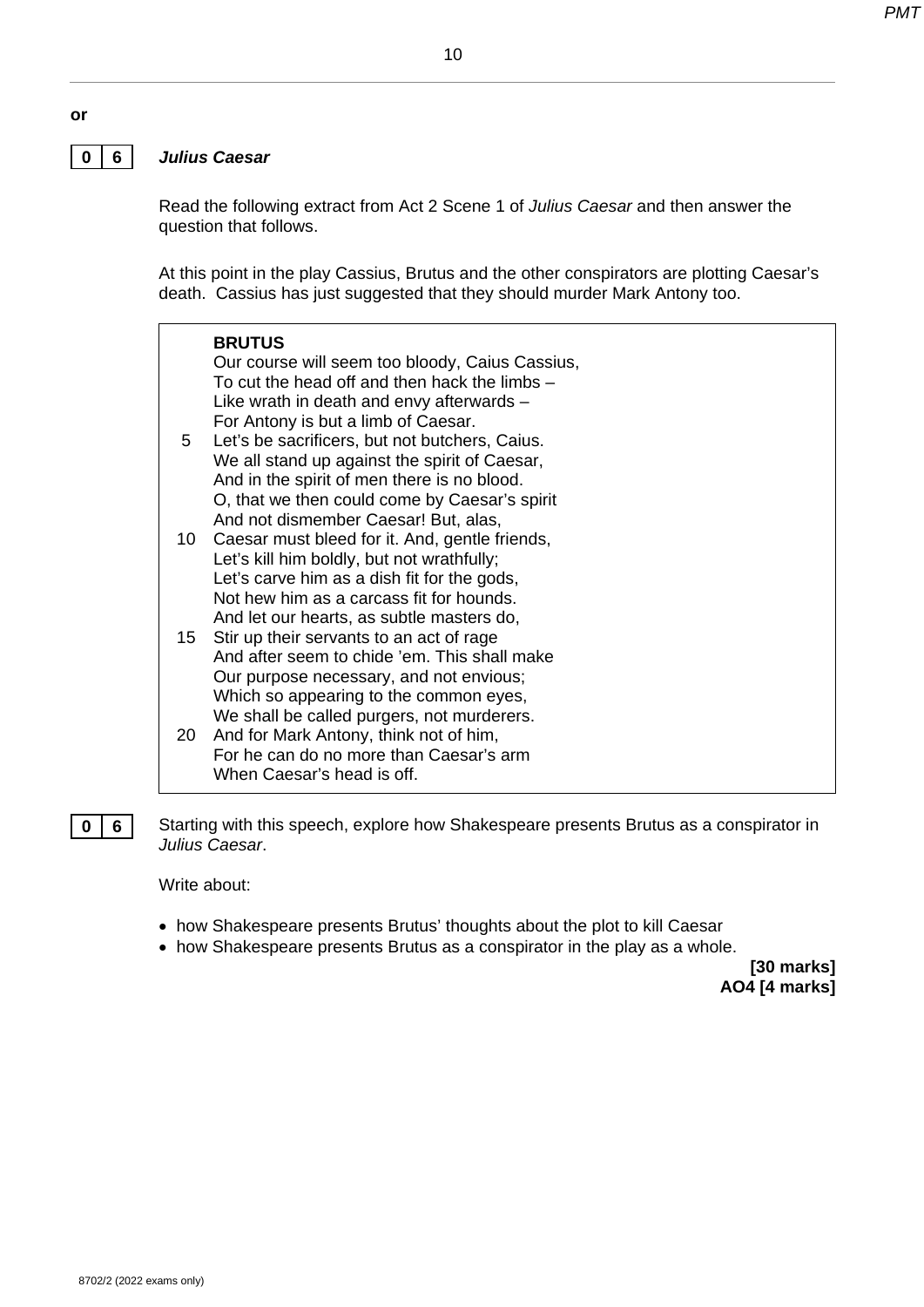#### **Section B: Unseen poetry**

Answer **both** questions in this section.

**The poem 'On Aging' has been removed due to copyright restrictions. Please refer to Question 27.1, GCSE English Literature Paper 2 Modern Texts and Poetry – June 2018.**

**0 7 1** In 'On Aging' how does the poet present the speaker's attitudes to growing old? **[24 marks] AO4 [4 marks]**